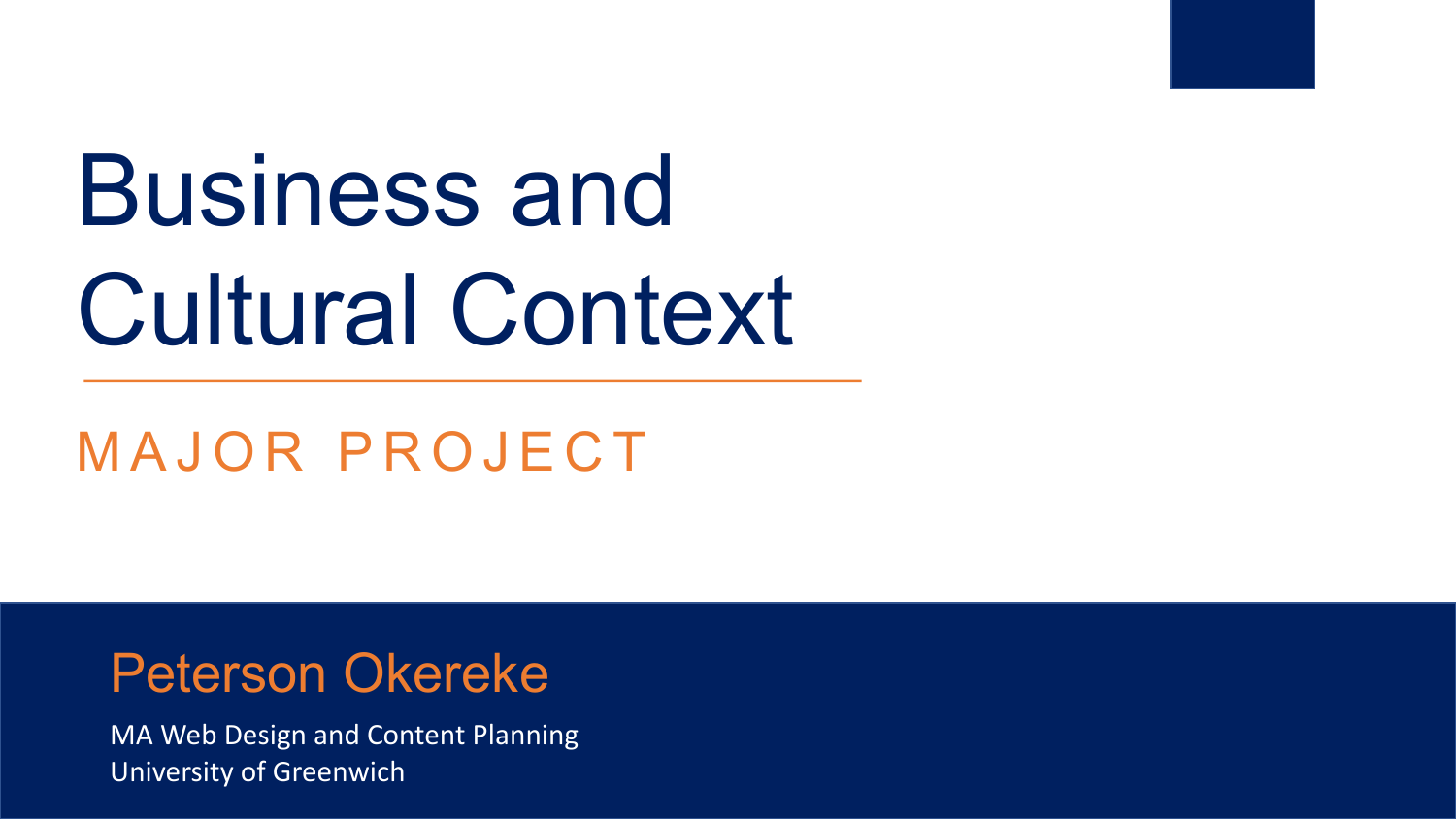Have you ever searched "Learn web design" online?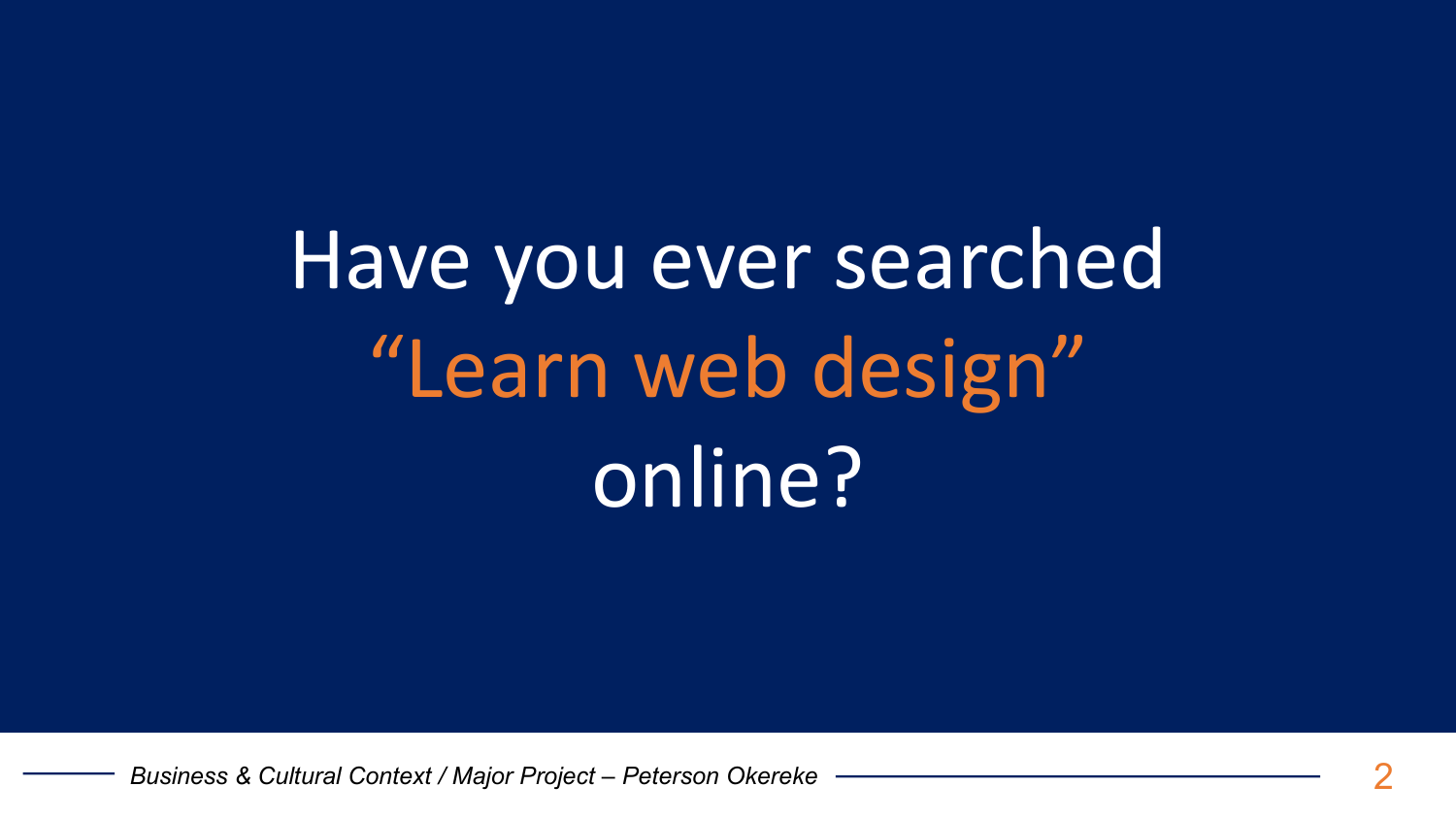# Expensive

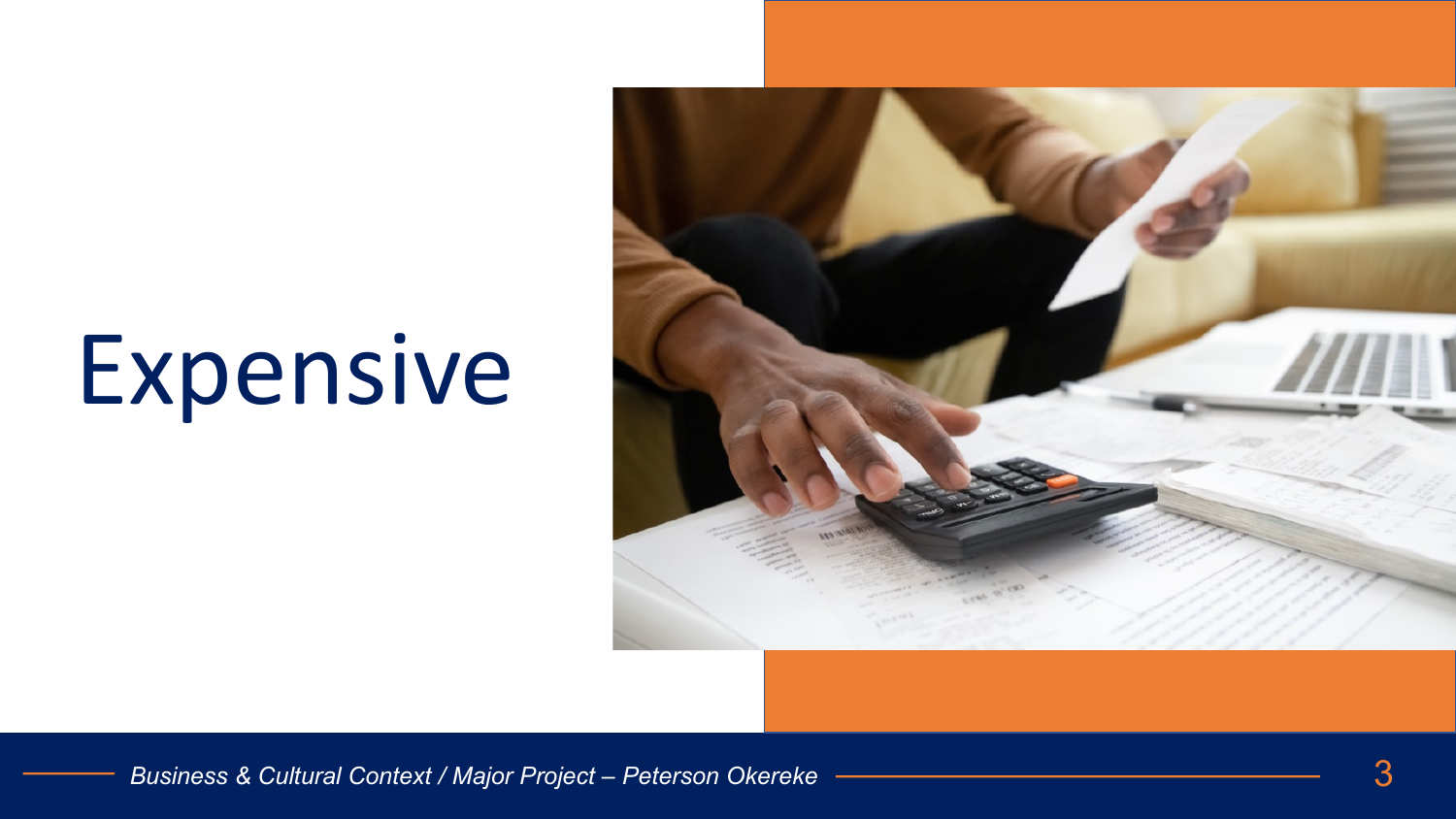# Unorganized

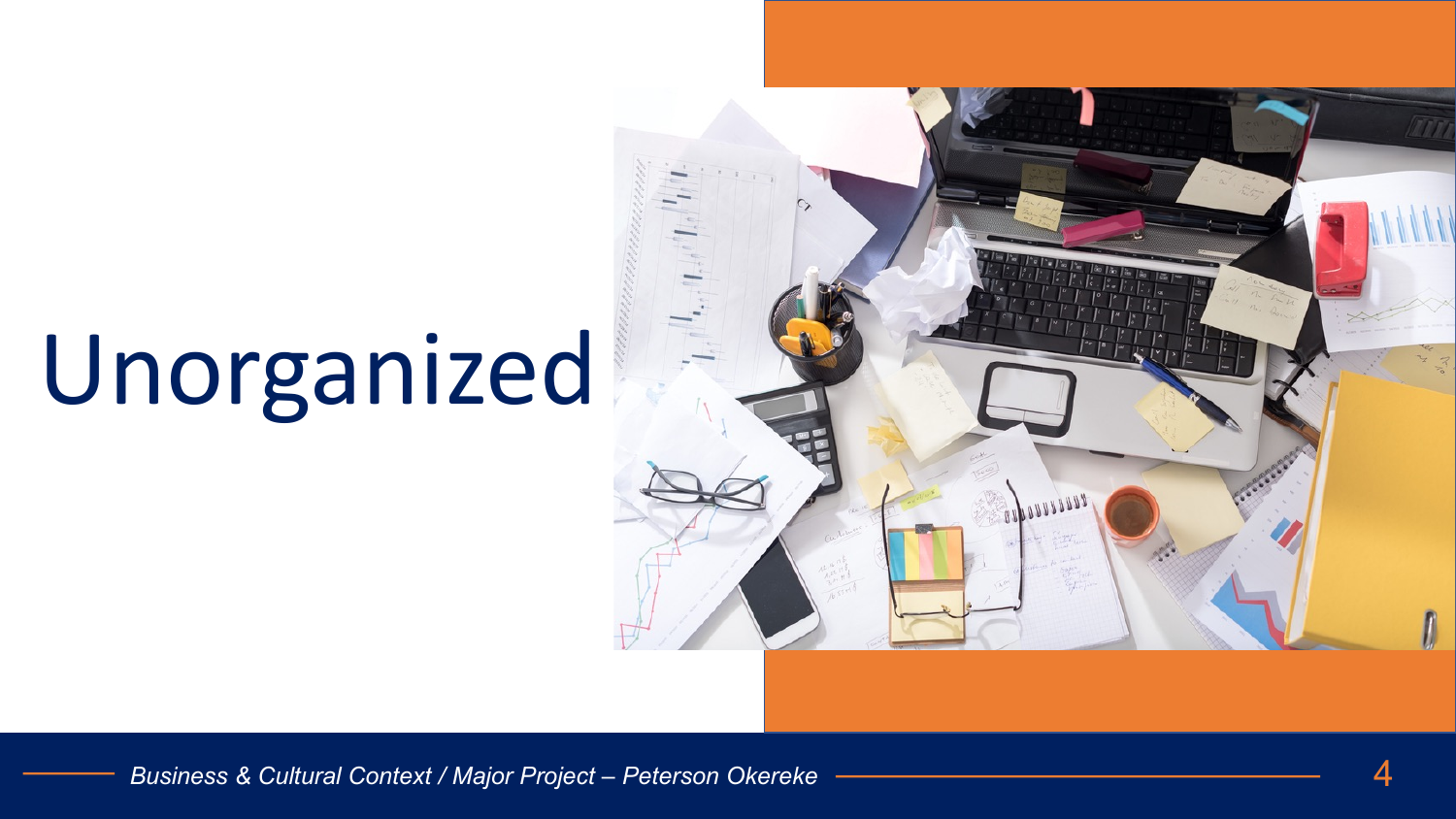# Not Beginner Friendly

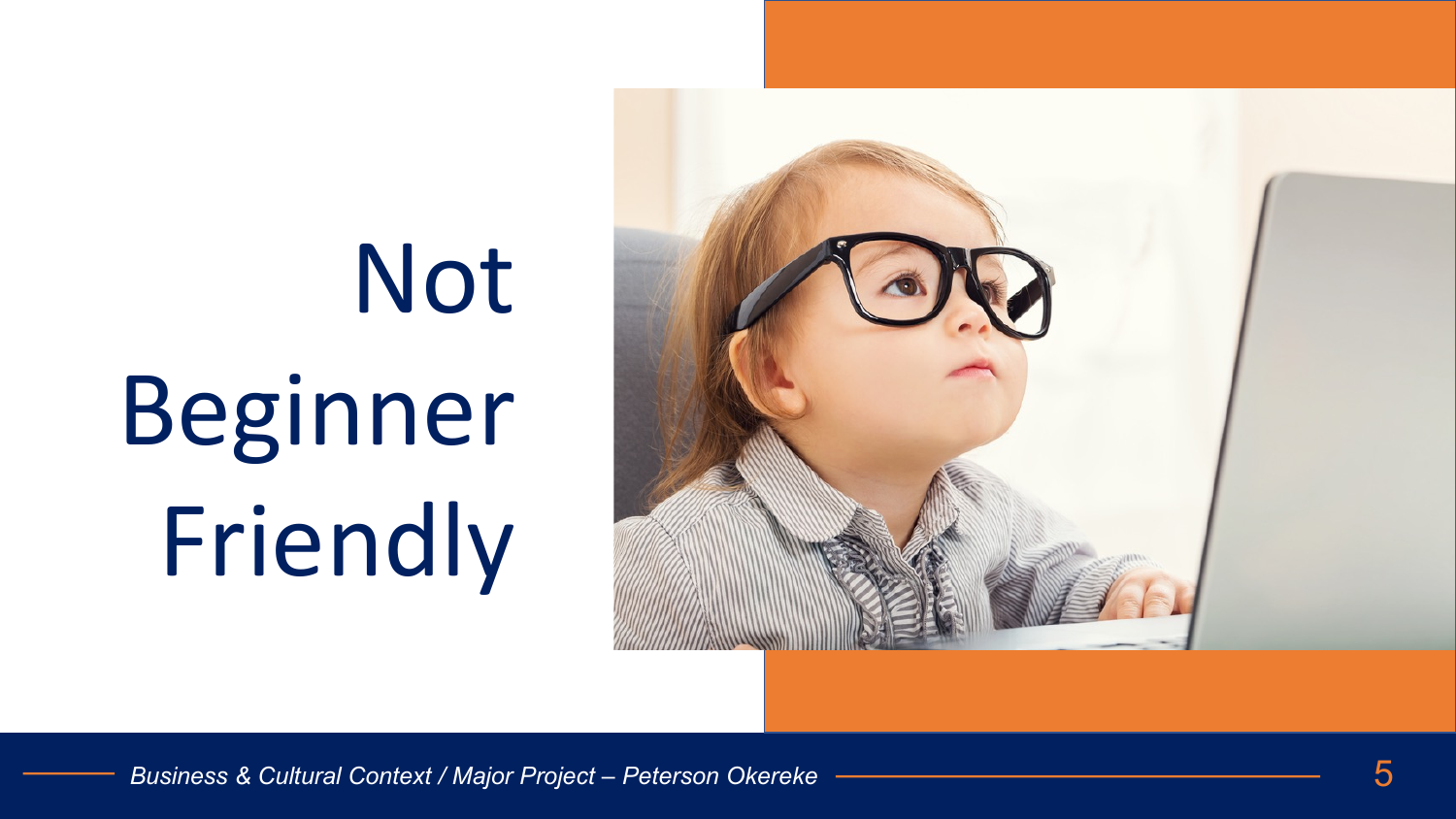### MAJOR PROJECT IDEA

A free, Introductory web design tutorials website for Nigerians.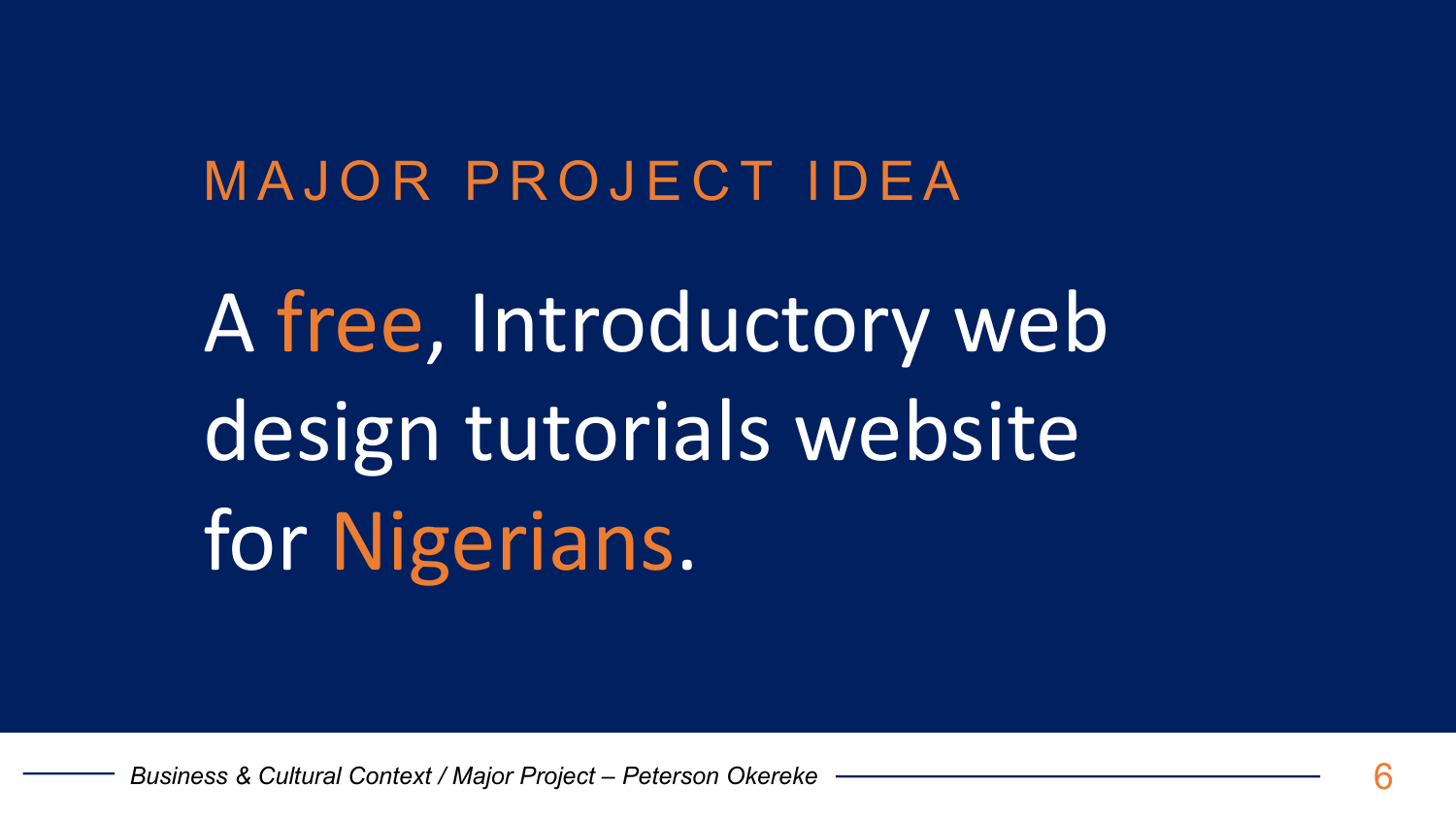### WHY THIS PROJECT?

- **High Demand**  $\frac{1}{2}$  ,  $\frac{1}{2}$
- Stream-lined  $\blacksquare$
- Organized & Practical ÷,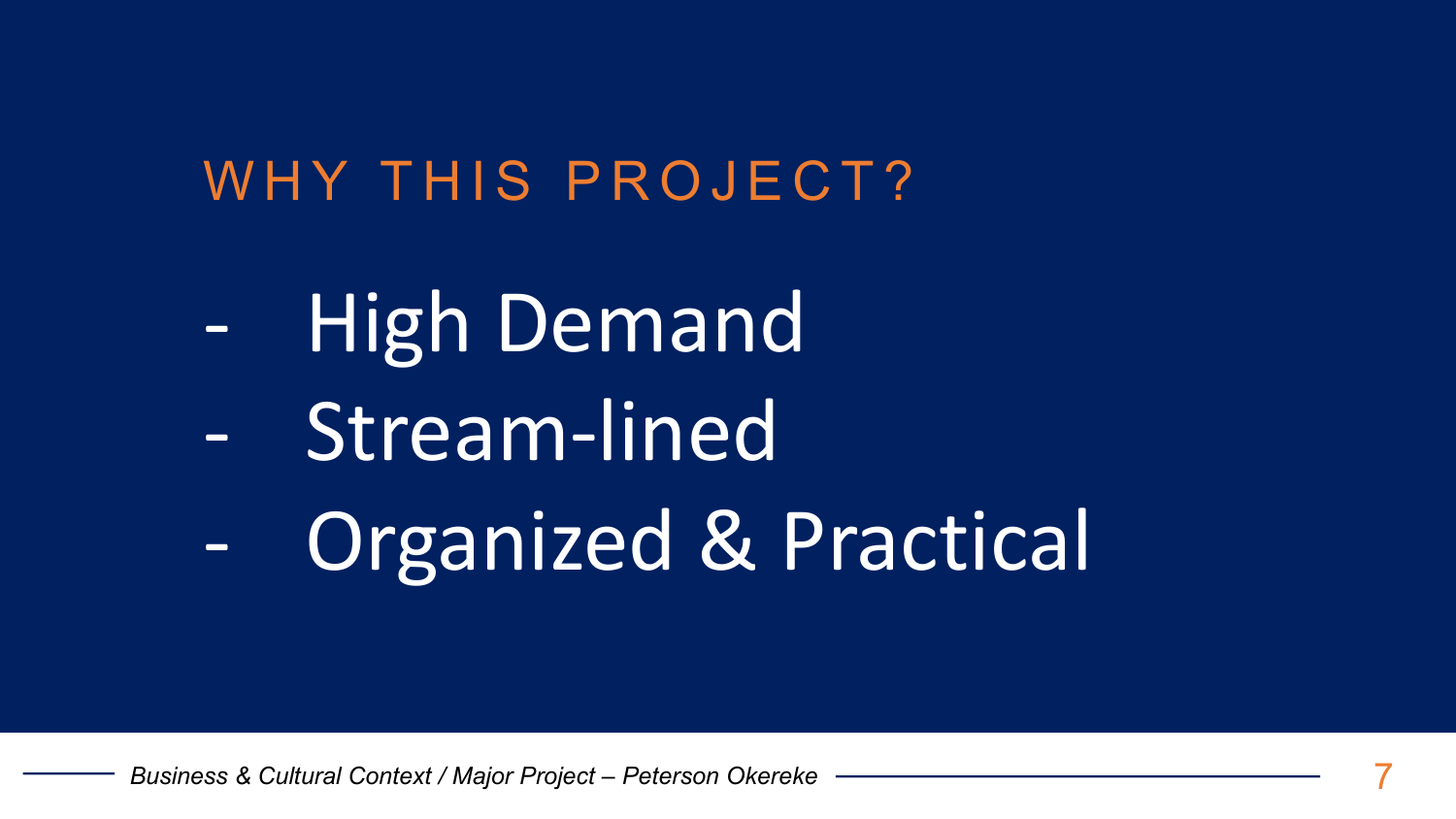It's a Free Solution created to teach newbies in Nigeria how to code.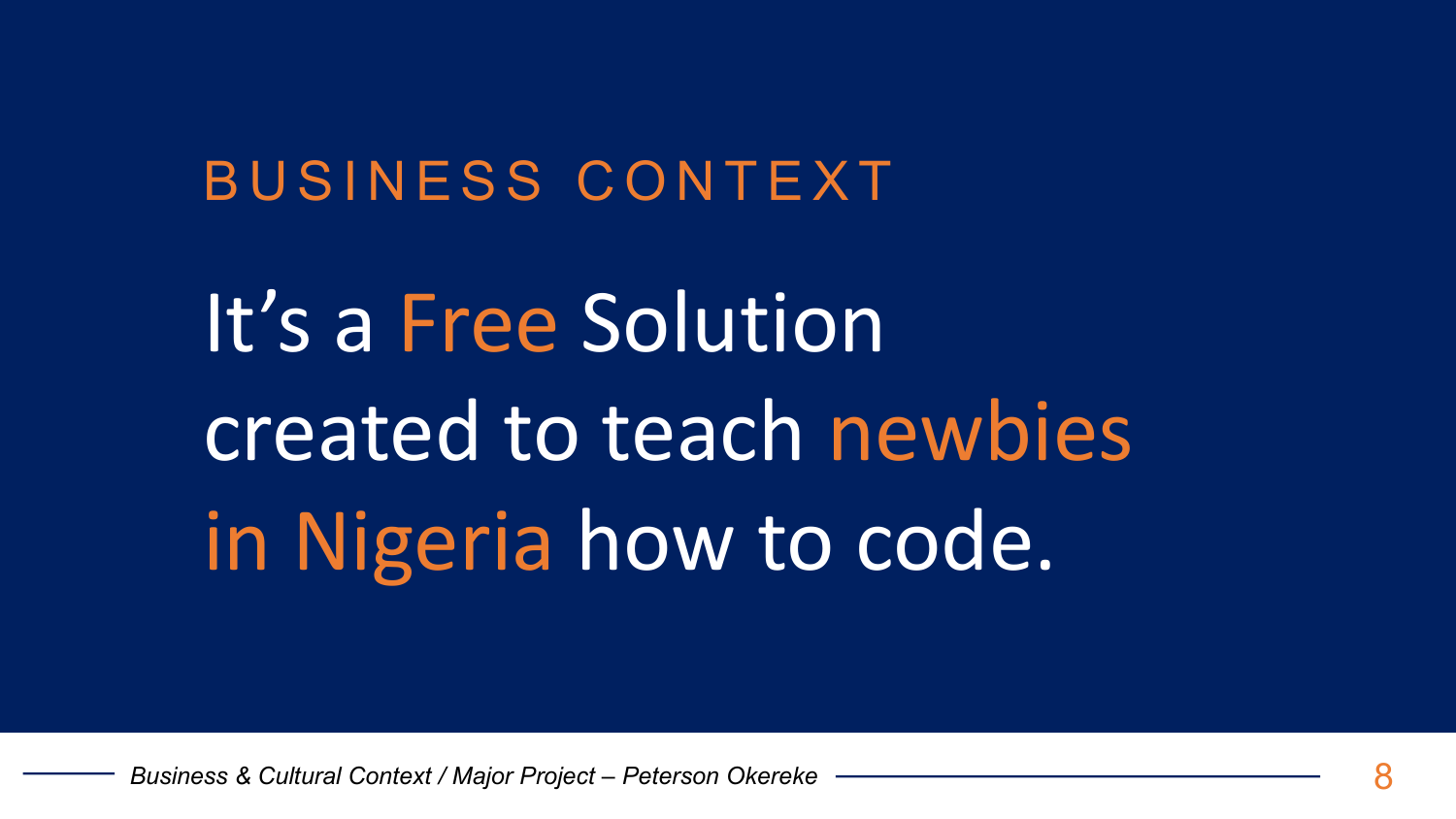In future, Startup Creative Agencies can hire our top students.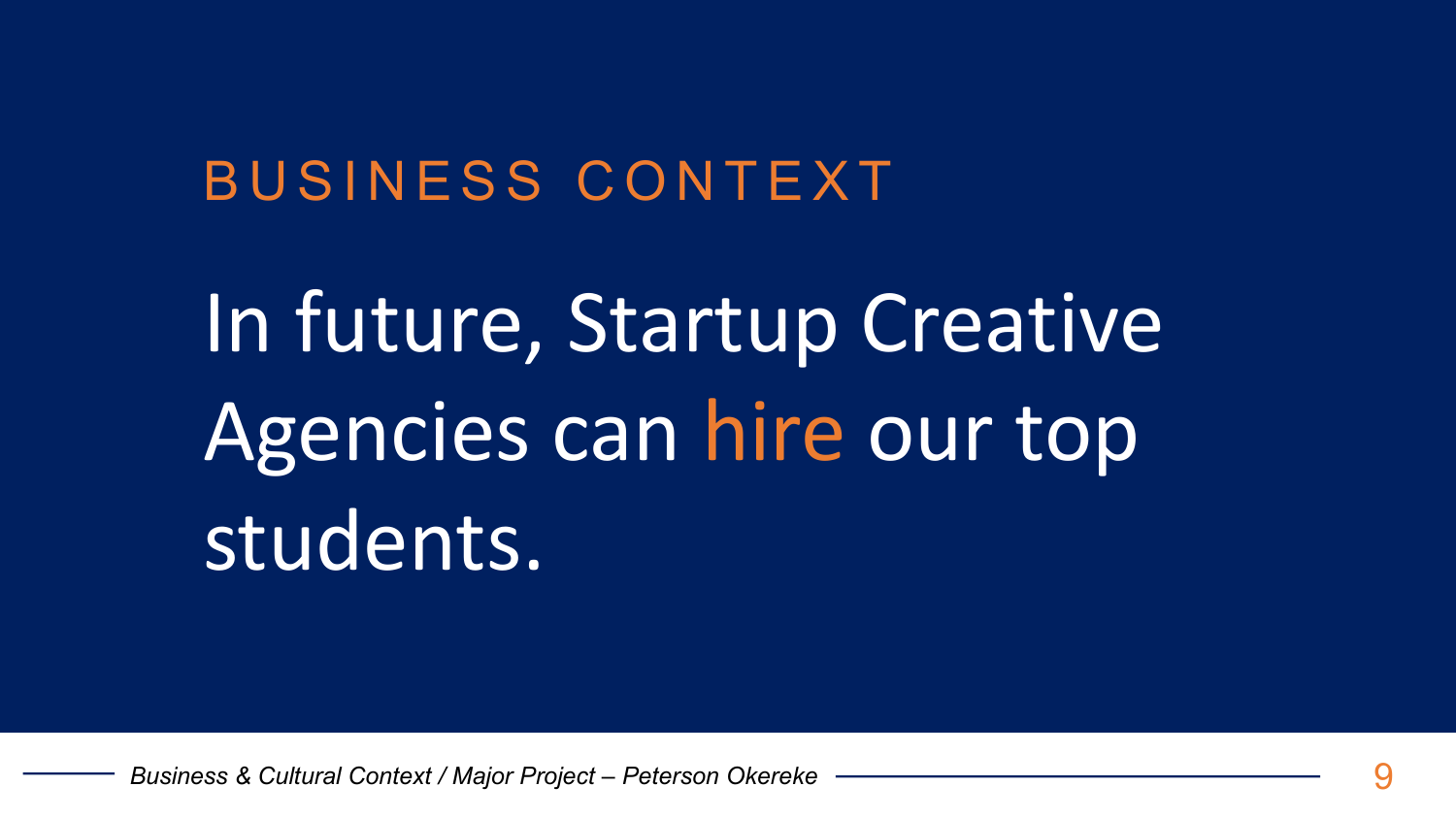"75,380,000 newly registered businesses in Nigeria in 2016".

Retrieved from ceicdata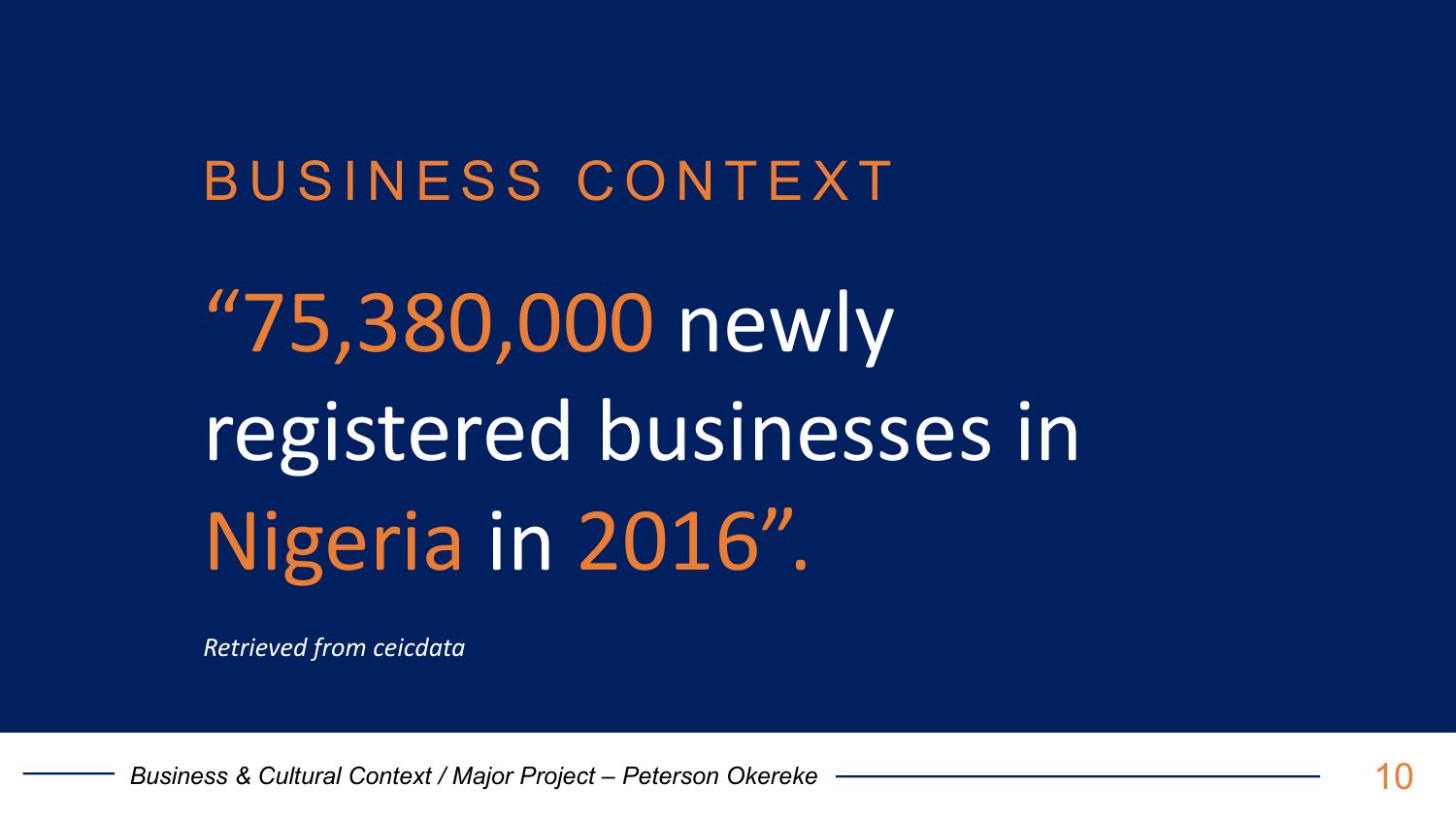No University in Nigeria offers any course in Web Design.

Computer Science students write codes on paper.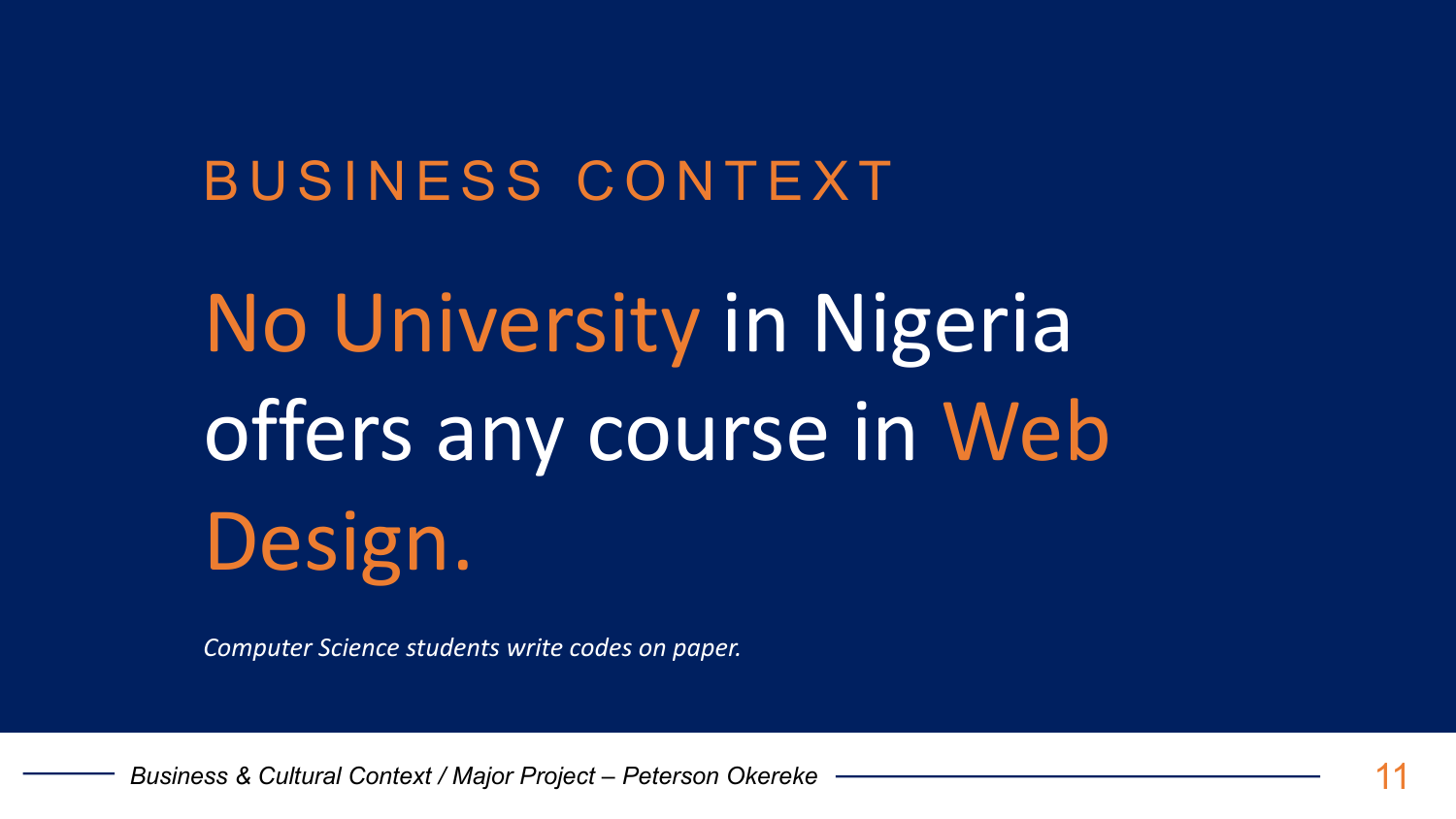### CULTURAL CONTEXT

There is a high demand for web designers in Nigeria and low supply.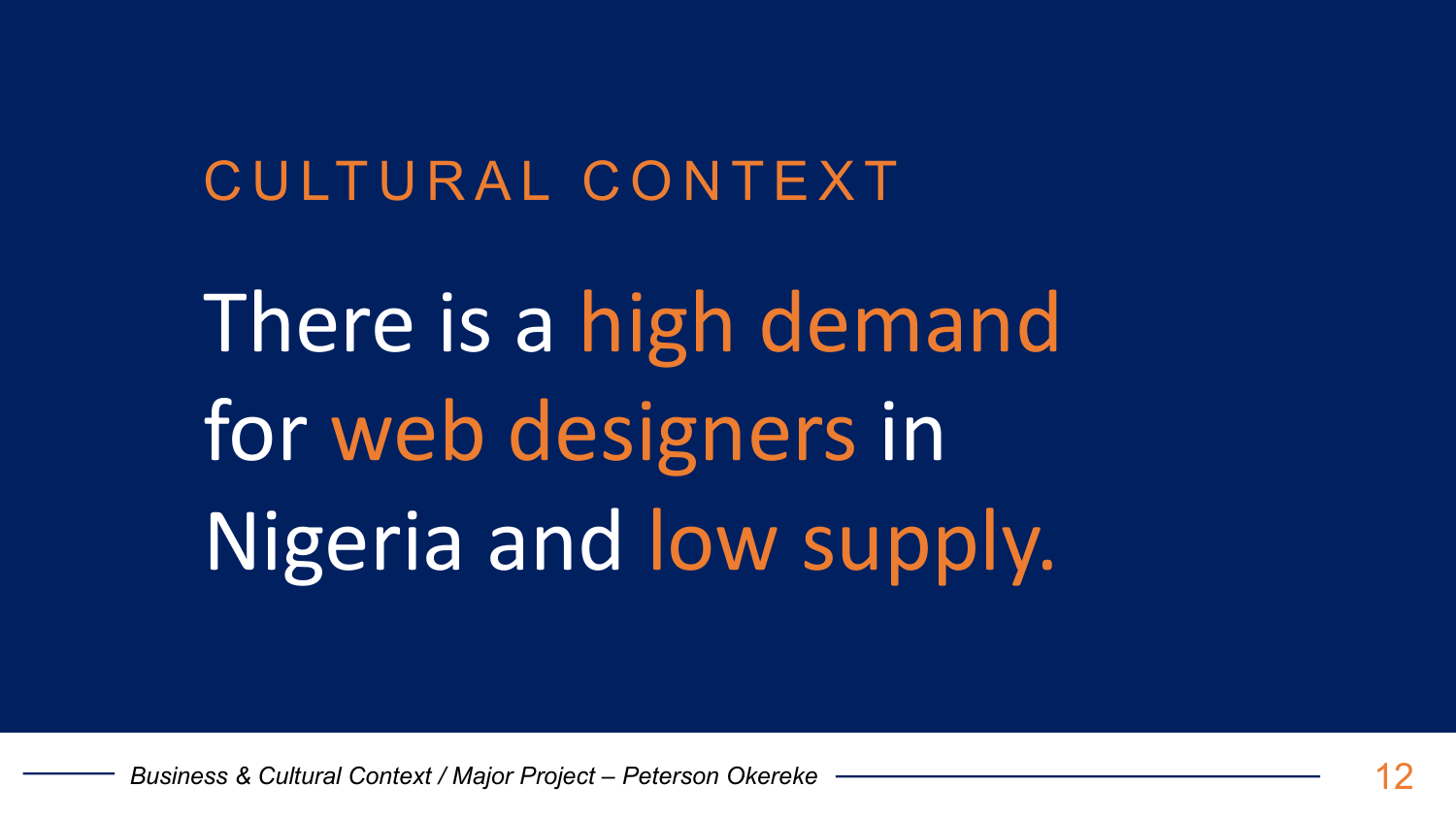### CULTURAL CONTEXT

### Beginners usually look for free solutions.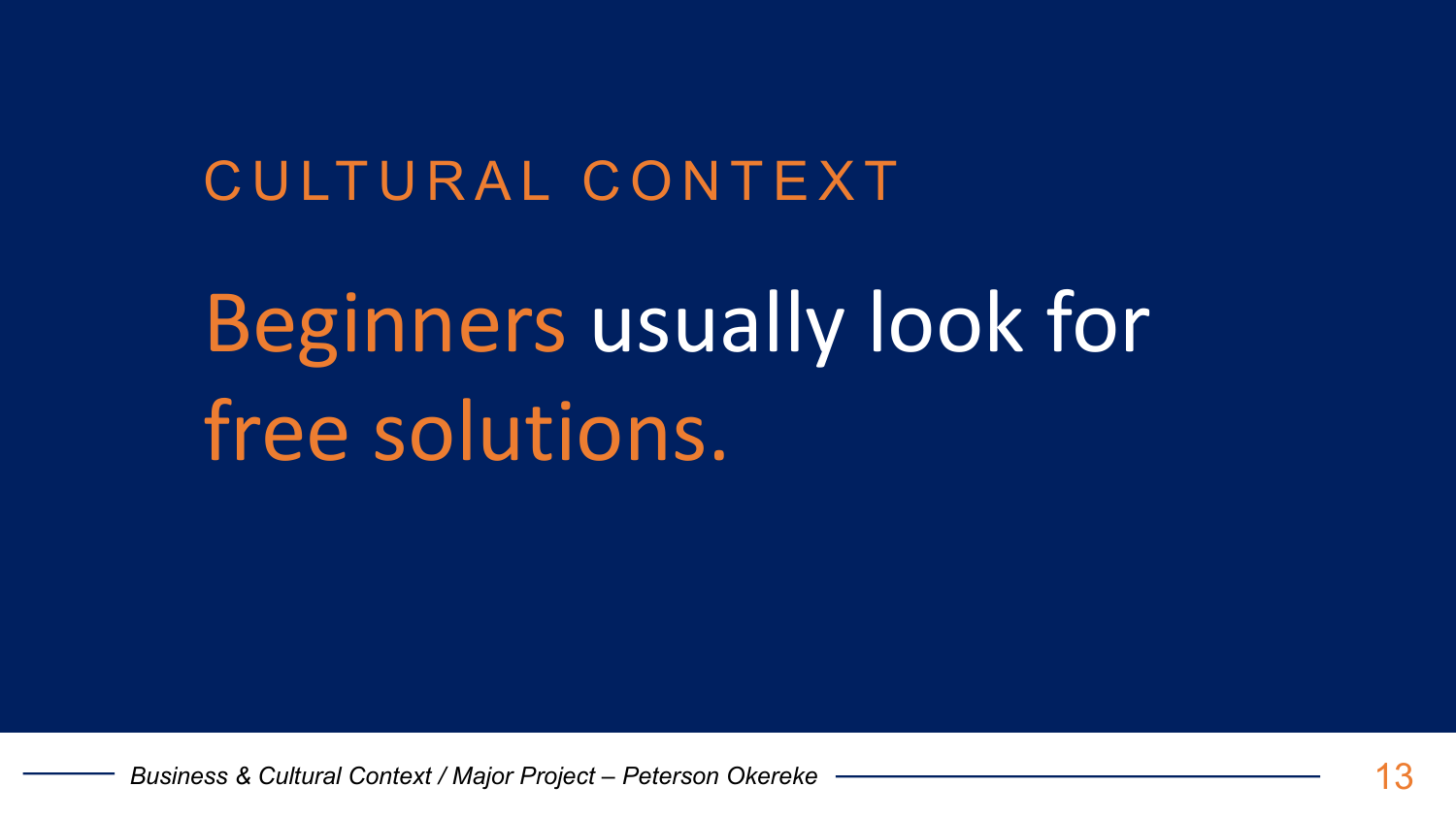### TARGET AUDIENCE

- **Computer Science Students**  $\bullet$
- **Web Design Enthusiasts**  $\bullet$
- Those with theoretical  $\bullet$ knowledge of web design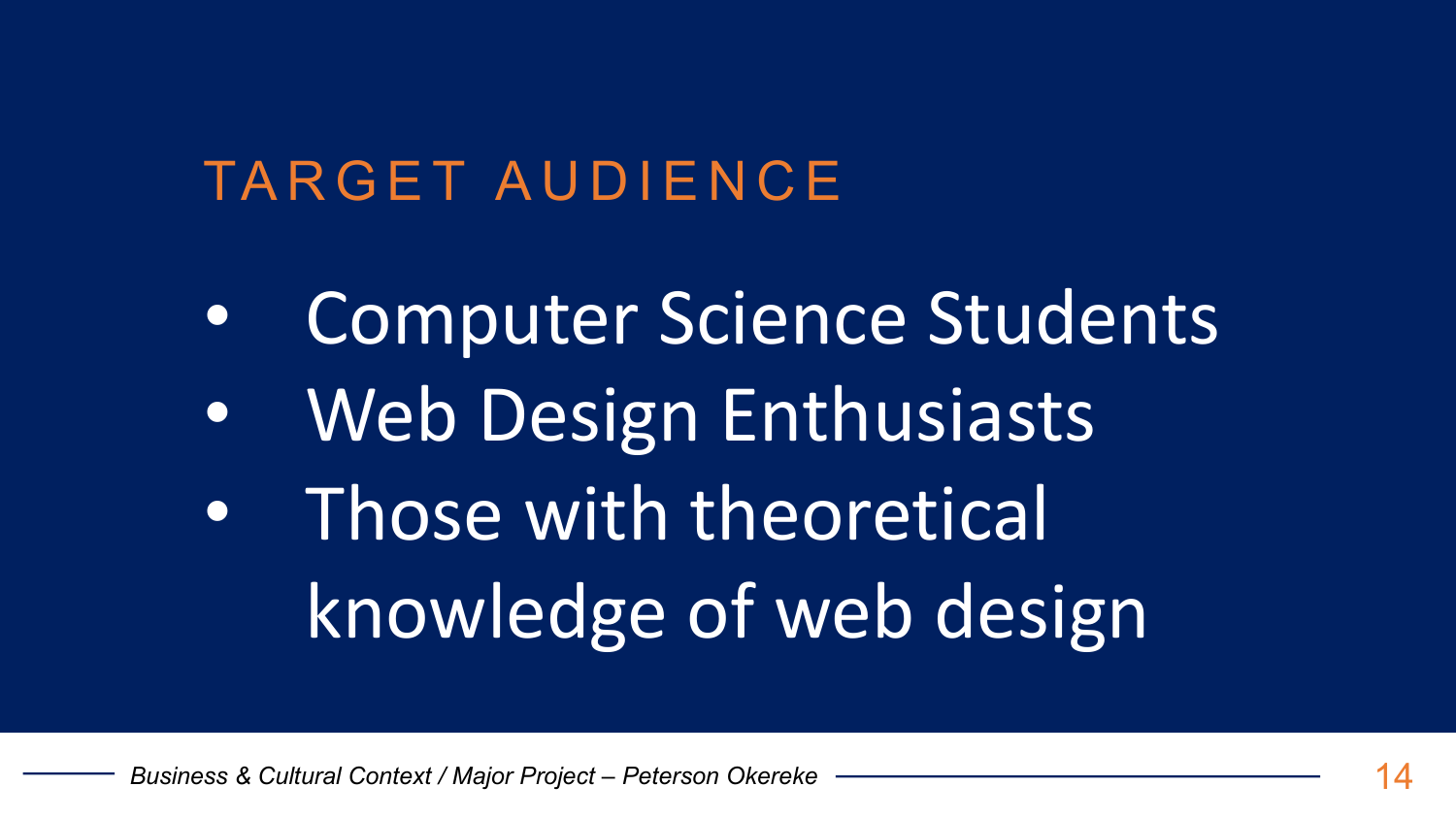### POPULAR COMPETITORS

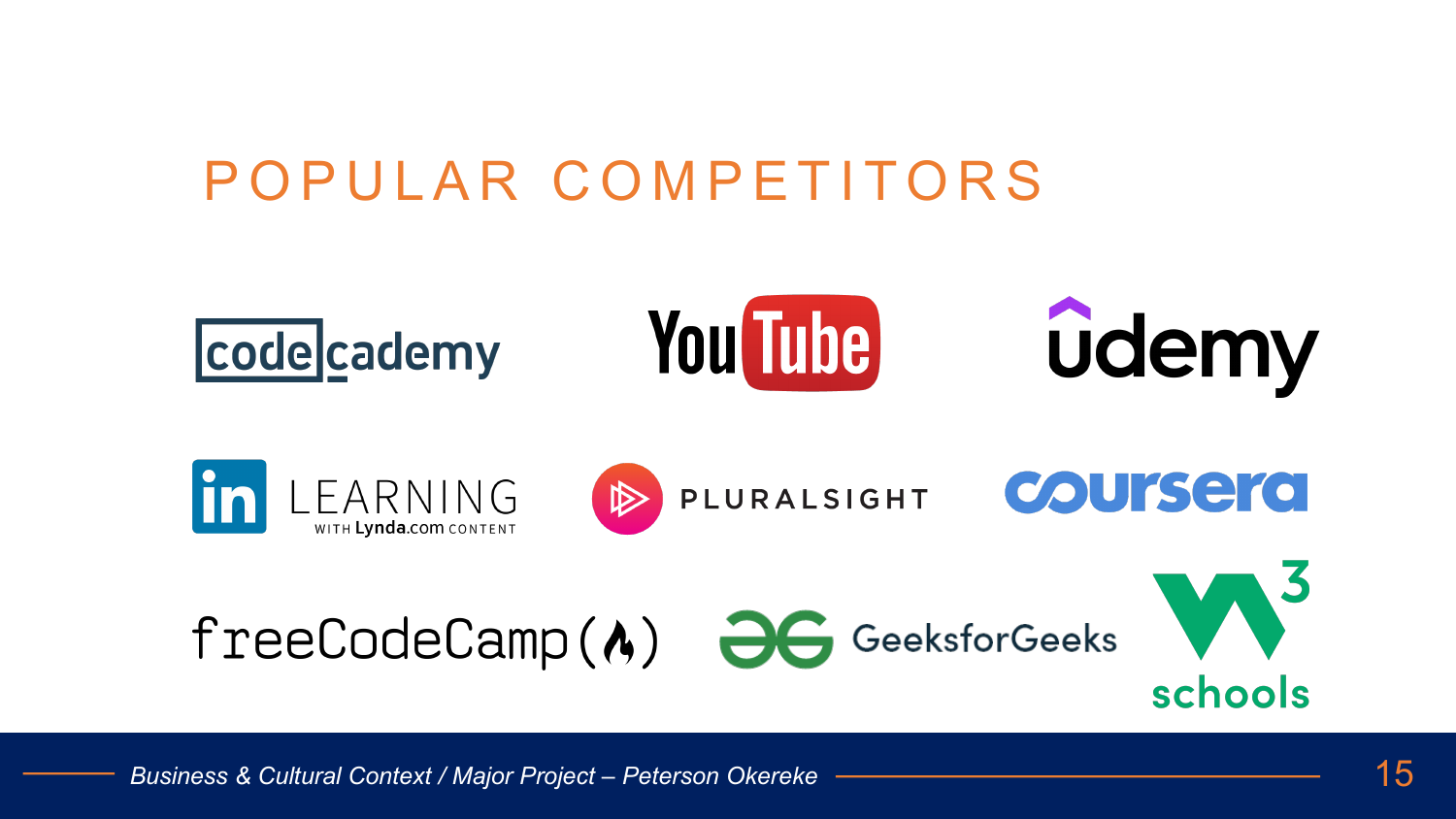### UNIQUE SELLING POINTS

Free & Introductory  $\frac{1}{2} \left( \frac{1}{2} \right)$ Organized & Practical  $\overline{\phantom{0}}$ **Customized Learning**  $\omega_{\rm{max}}$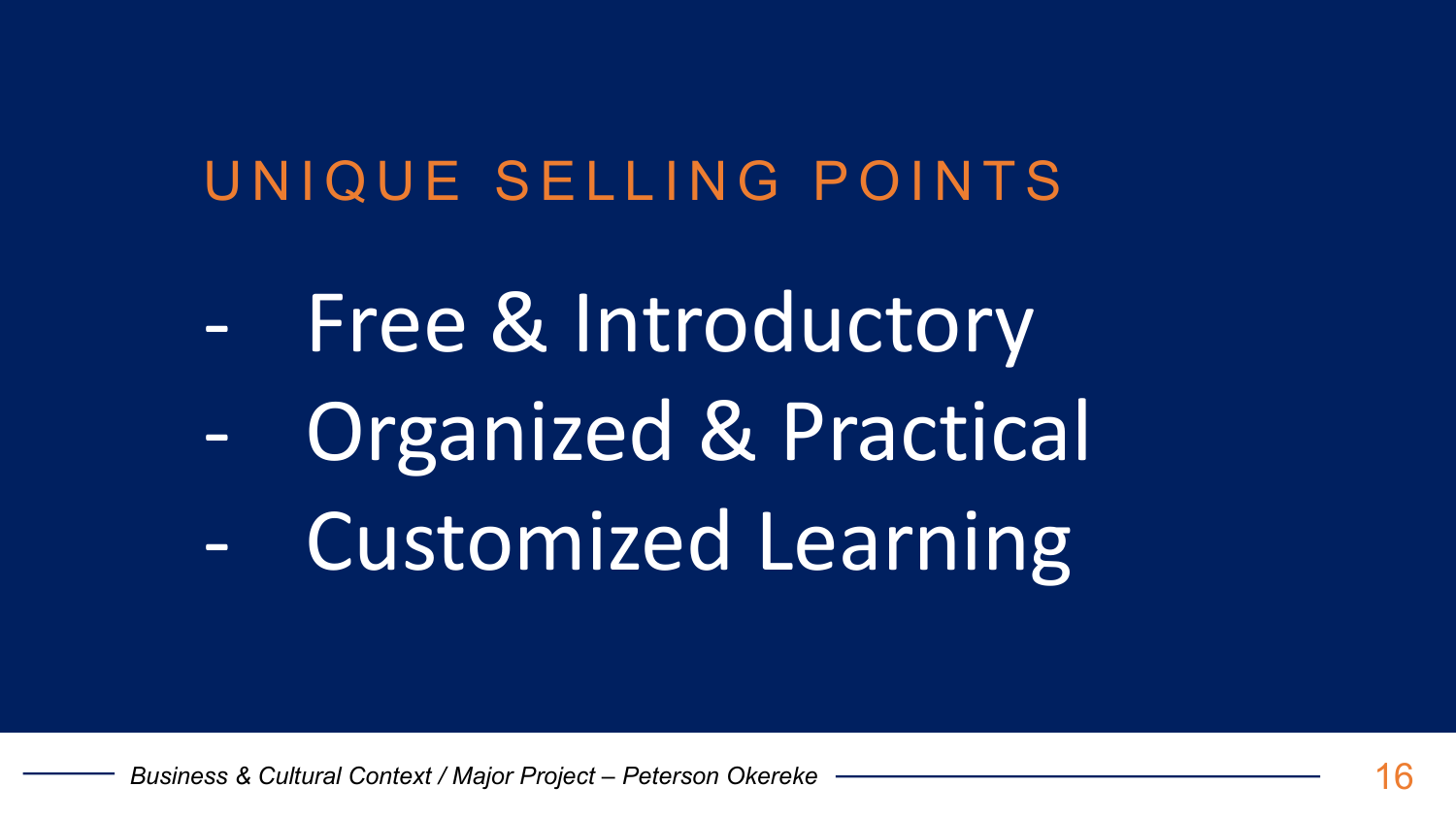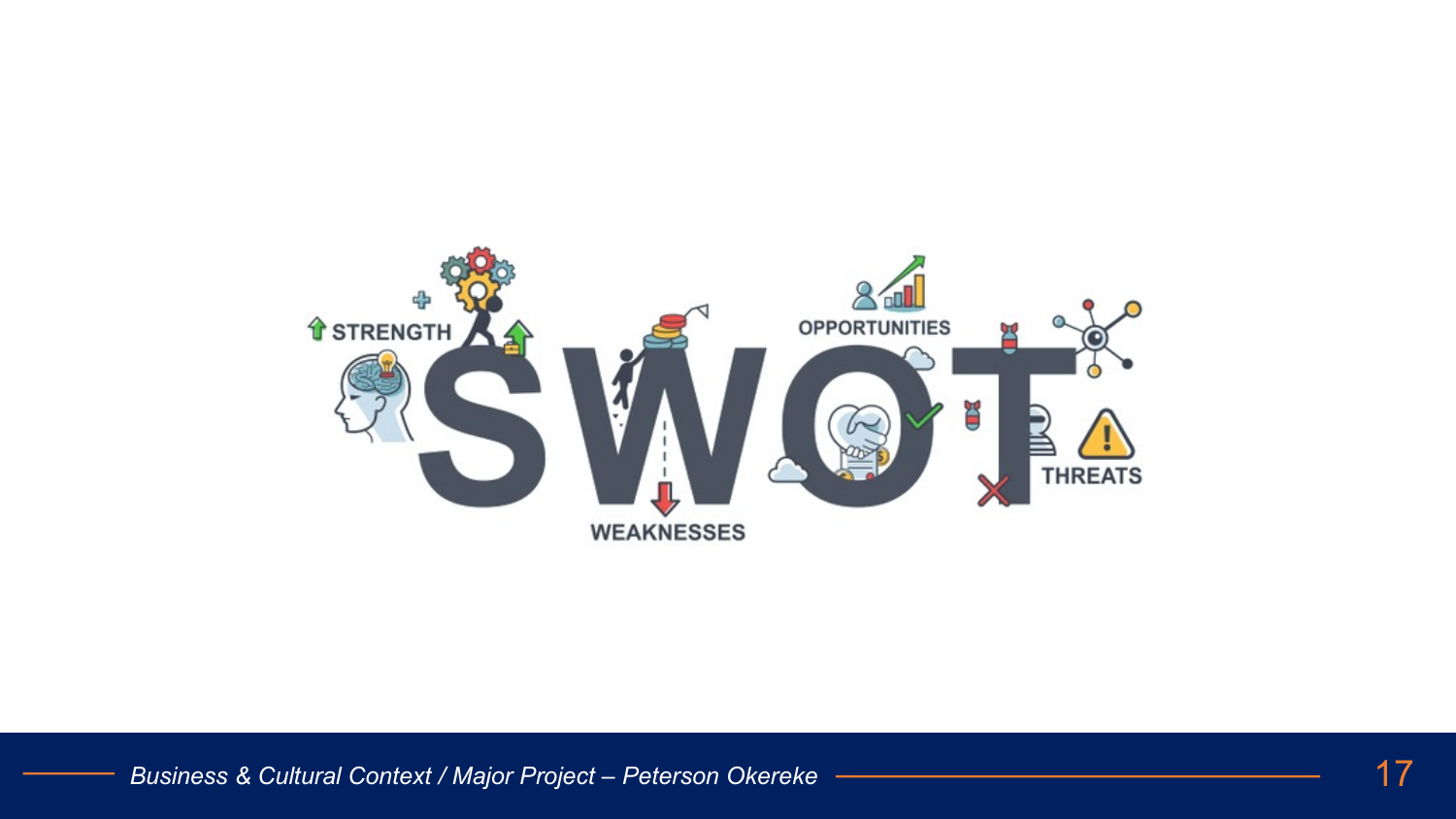#### STRENGTHS

# Free, customized and practical tutorials website for Nigerians.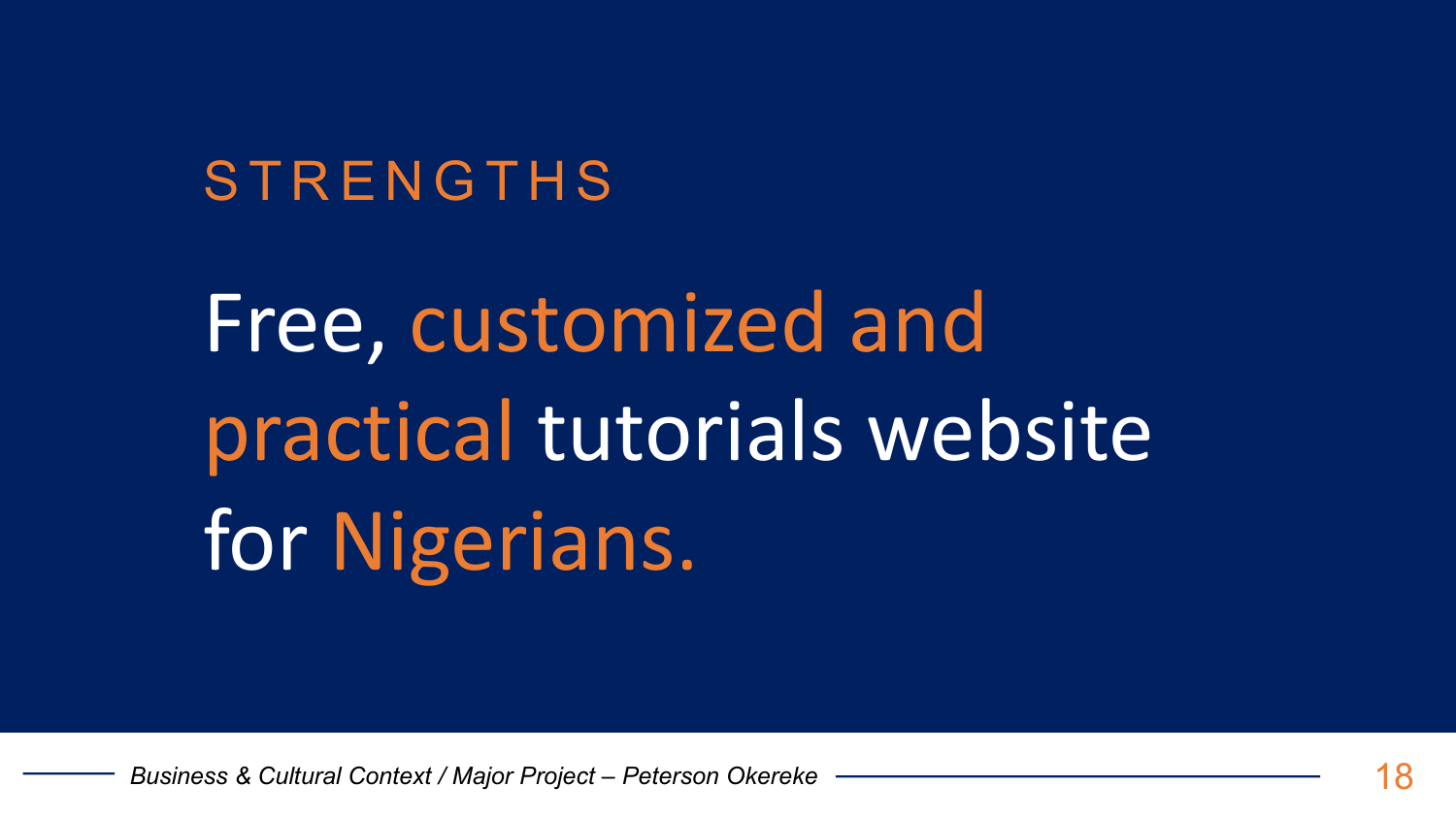#### WEAKNESSES

### **Creating customized content** will take time.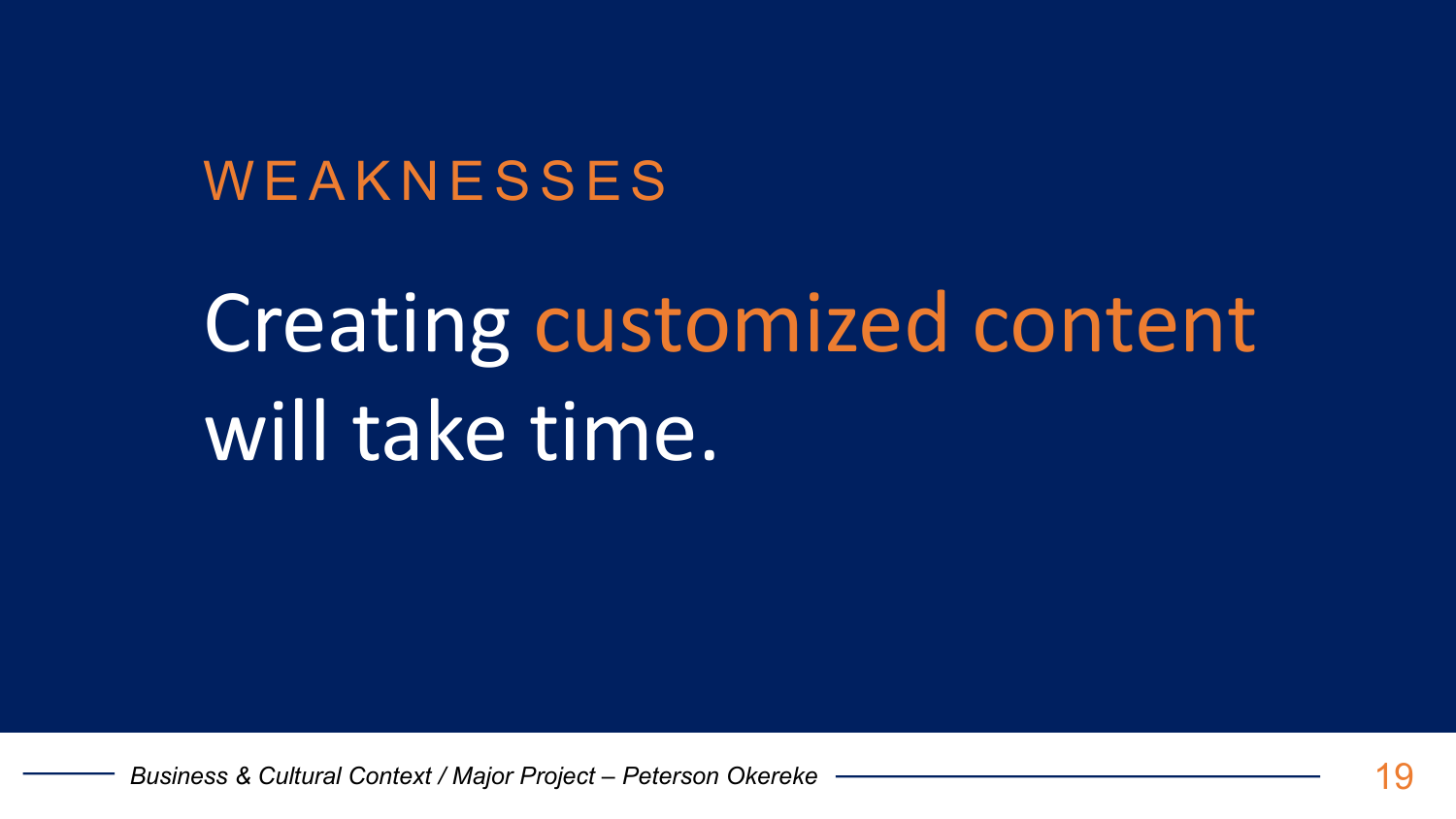### OPPORTUNITIES

Start-ups can recruit our students.

Delve into more complex areas of web development.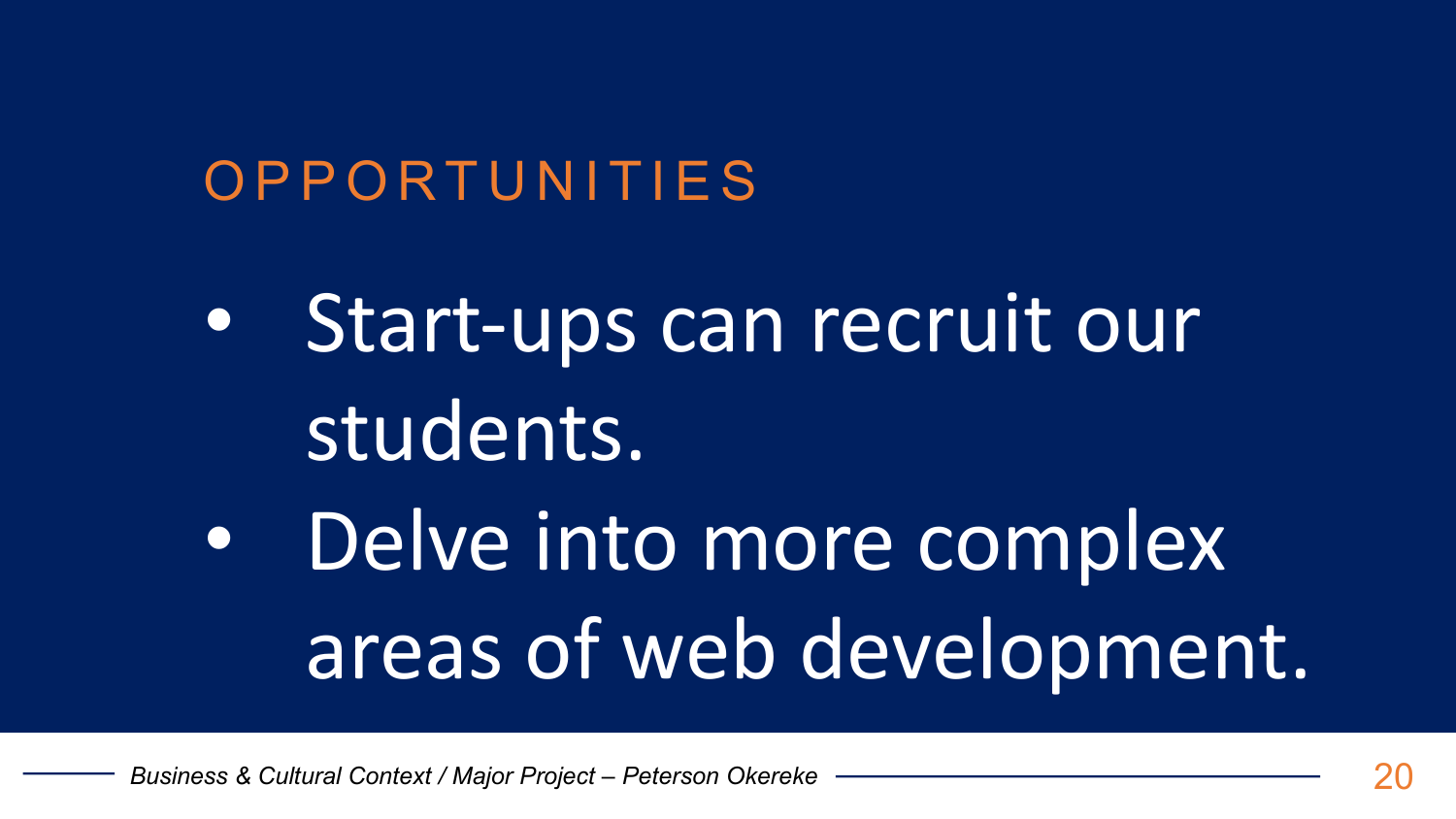### **THREATS**

### There is a lot of similar popular websites.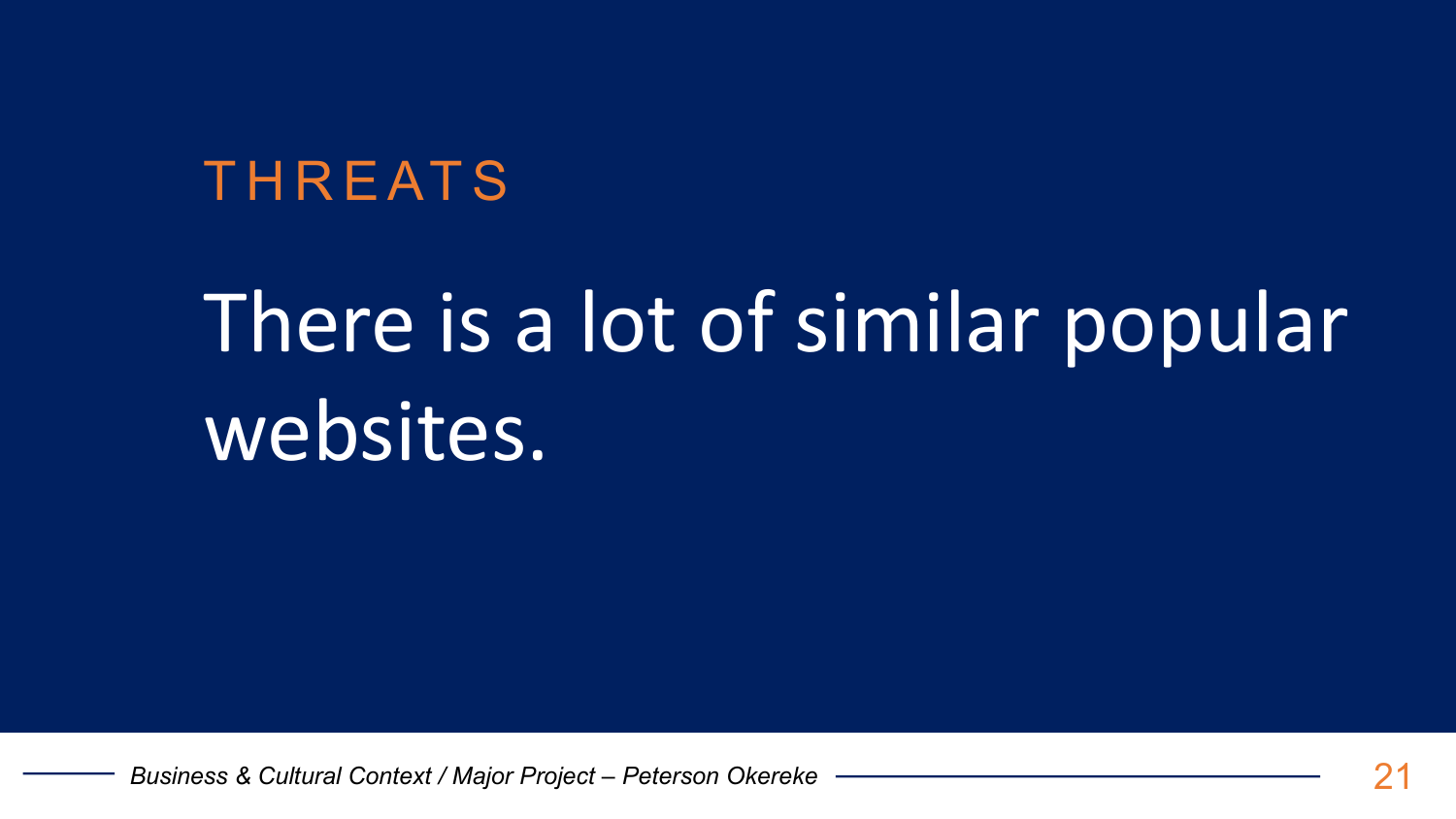### Lets make it easy for Nigerians to learn how to code.